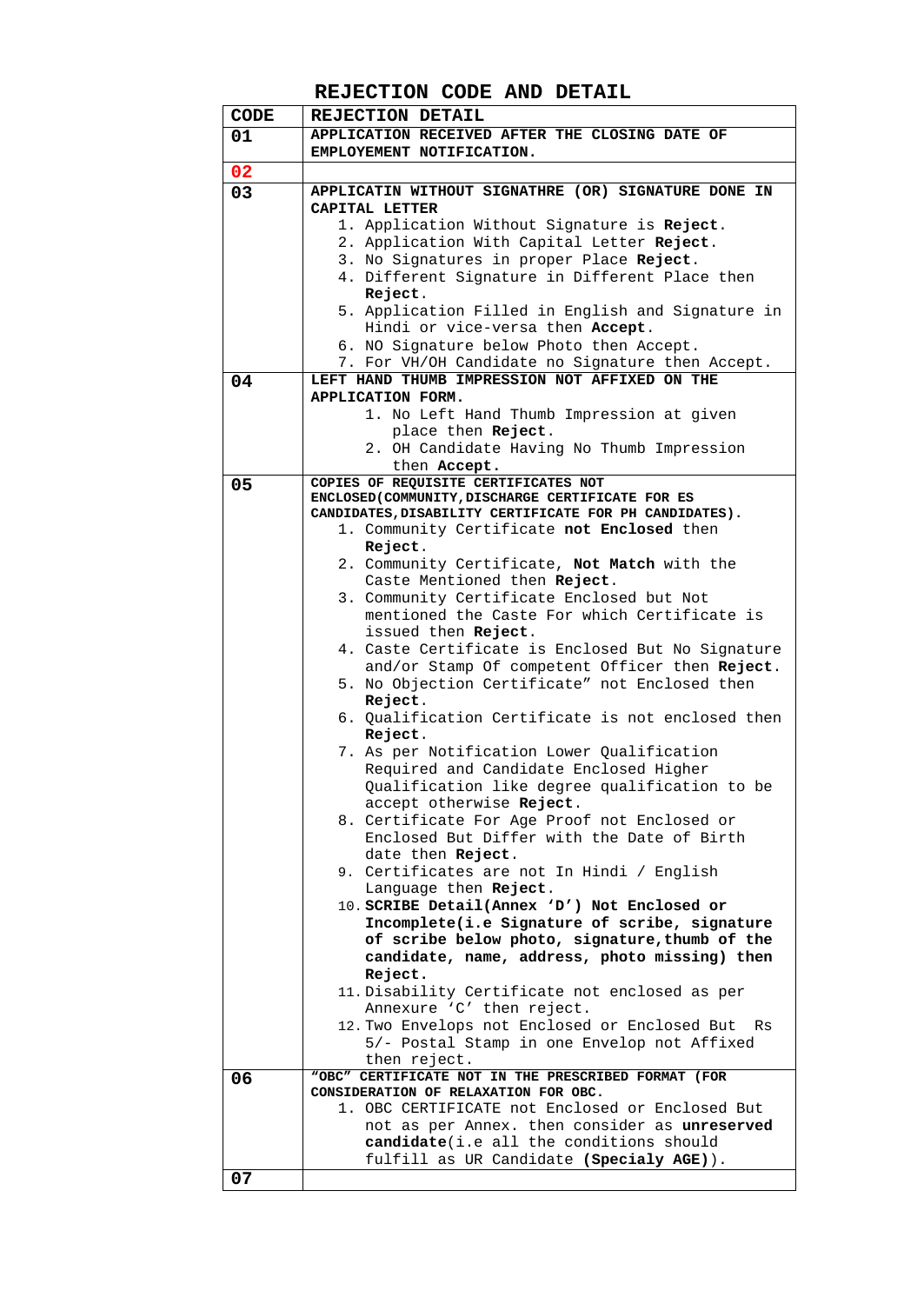| 08 |                                                                                                         |
|----|---------------------------------------------------------------------------------------------------------|
| 09 | IDENTIFICATION MARKS COLUMN NOT FILLED UP.                                                              |
|    | 1. One Id Mark Required / Two Id Mark Required.                                                         |
|    | If Not Then Reject.                                                                                     |
|    | 2. Candidate Written as No / NIL Then Reject.                                                           |
|    | 3. Candidate Written As NA, N/A Then Reject.                                                            |
| 10 | DO NOT POSSES THE PRESCRIBED QUALIFICATION FOR THE POST.                                                |
|    | 1. Not as per The Qualification Wording Mentioned                                                       |
|    | in the Notification then Reject.<br>2. Appeared / Result Awaited Then Reject.                           |
| 11 | OVER AGE OR UNDER AGE OR D.O.B NOT FILLED OR WRONGLY                                                    |
|    | FILLED                                                                                                  |
| 12 | DOUBLE OR MULTIPLE APPLICATIONS SUBMITTED FOR THE SAME                                                  |
|    | <b>POST</b>                                                                                             |
| 13 | APPLICATION WITHOUT COLOUR PHOTO (OR) PHOTO WITH CAP,                                                   |
|    | WEARING Goggles, DISFIGURED UNRECOGNIZABLE OR SCANNED OR<br>XEROX COPY OR UNCLEAR PHOTO.                |
|    | 1. Application without Colour Photo Reject.                                                             |
|    | 2. Photo Enclosed Wearing Cap / Sun Goggles then                                                        |
|    | Reject.                                                                                                 |
|    | 3. Photo is Not Clear Visible then Reject.                                                              |
|    | 4. Xerox Copy Of the Photo is Enclosed then                                                             |
|    | Reject.                                                                                                 |
|    | 5. One Color Photo Pasted and Two Extra Photo                                                           |
|    | attached. If not then Reject.                                                                           |
|    | 6. Candidate Not mentioned his/her name and category<br>no back side of the enclosed photo then Accept. |
|    | 7. VH Candidate wearing dark Goggle then Accept.                                                        |
| 14 | 1. MORE THAN ONE APPLICATION IN SINGLE ENVELOP.                                                         |
| 15 | CANDIDATES NAME IS FIGURING IN THE DEBARED LIST.                                                        |
| 16 | INCOMPLETE / ILLEGIBLE APPLICATION.                                                                     |
|    | 1. Certificate not Self/Gazetted Attested. Then                                                         |
|    | Reject.                                                                                                 |
|    | 2. Photo Not Attested by Gazetted Officer then                                                          |
|    | Reject.                                                                                                 |
|    |                                                                                                         |
|    | 3. Application is not filled Completely(i.e.                                                            |
|    | Qualification, Mark %age, Year, Ipo / DD No,                                                            |
|    | Ipo / DD Date, Bank Name, Application Date                                                              |
|    | etc.) then Reject.                                                                                      |
|    | 4. Xerox Copy / Written By Pencil / Not Written                                                         |
|    | in His/her Own Hand Writing then Reject.                                                                |
|    | 5. Date Not Filled / Wrongly Filled / Invalid                                                           |
|    | Date / Before Eno Notice Date / After Eno                                                               |
|    | Closing Date Then Reject.<br>7. No vacancy for OH/VH/HH Then Reject.                                    |
| 17 | APPLICATION NOT IN THE PRESCRIBED FORMAT                                                                |
|    | 1. Newspaper Cutting / Bio data Reject                                                                  |
|    | 2. Application Form Not As per Notification then                                                        |
|    | Reject.                                                                                                 |
| 18 | CATEGORY/POST NOT FILLED OF OR INCORRECTLY FILLED                                                       |
|    | 1. Category Code and Post not Filled then Reject.                                                       |
|    | 2. Category Code and Post Filled but not Correct<br>then Reject.                                        |
|    | 3. Category Code wrong and Post Name correct then                                                       |
|    | Accept.                                                                                                 |
|    | 4. Category Code correct and Post Name Not                                                              |
|    | Correct then Reject.                                                                                    |
|    | 5. Category Code and Post name Not in the                                                               |
|    | Notification then Reject.                                                                               |
|    | 6. Emp. Notice No Not Match with the Emp. Notice                                                        |
|    | Then Reject.                                                                                            |
| 19 | APPLICATION ADDRESS TO OTHER RRB(s)                                                                     |
|    | 1. Application Addressed to RRB But The                                                                 |
| 20 | Application Form for Other RRB then Reject.<br>APPLICATION FILLED IN OTHER LANGUAGE OTHER THAN HINDI /  |